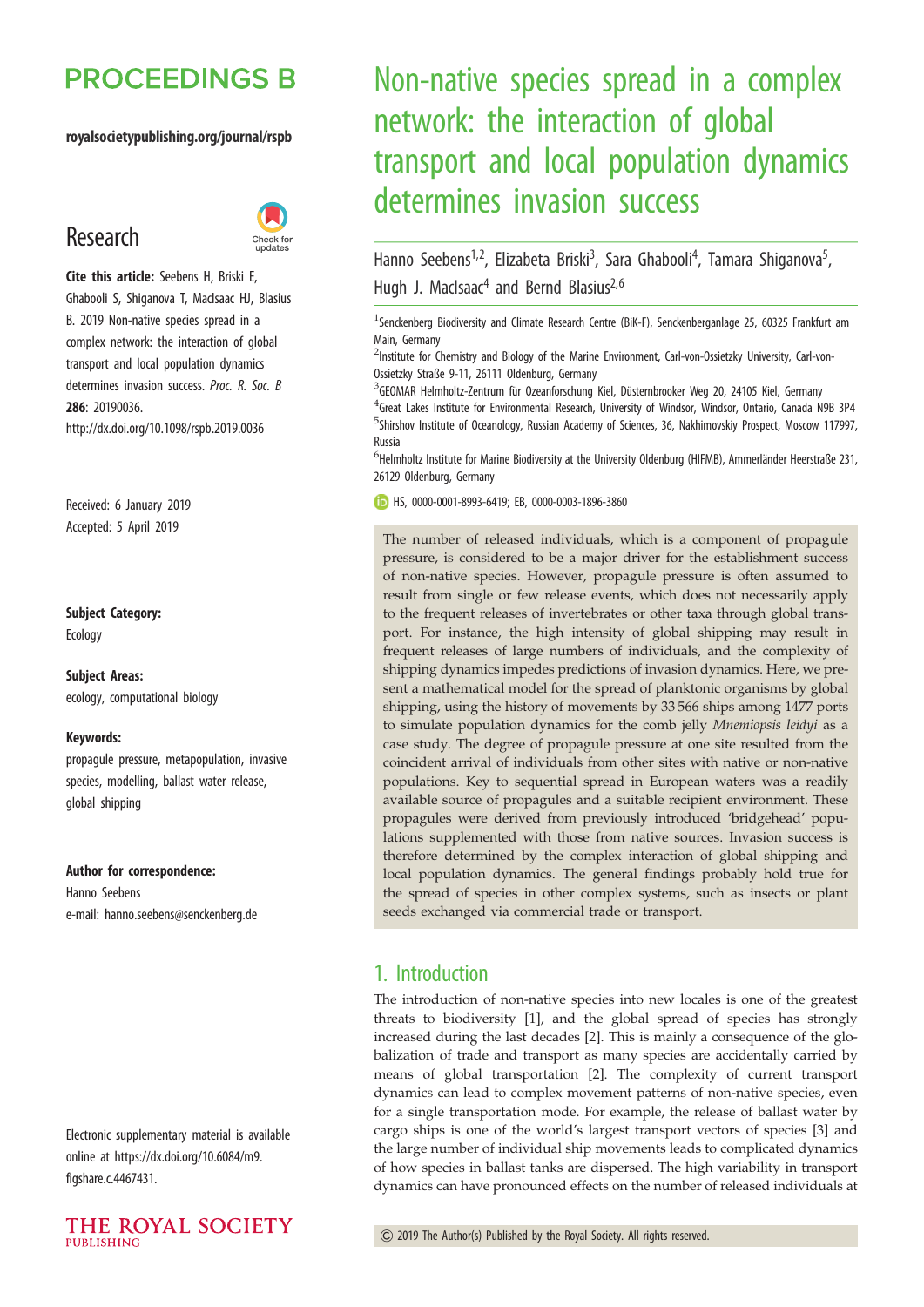a certain site and thus on establishment success [\[4\]](#page-7-0). However, the interaction of these large-scale spreading dynamics on local establishment success is less understood.

The invasion success of a species, expressed as the establishment of a new population at a non-native locale, depends on various factors, but a reliable predictor across taxonomic groups and studies is the number of released individuals, which is the propagule pressure [[5,6\]](#page-7-0). Low propagule pressure often leads to a disproportionally low probability of establishment owing to e.g. Allee effects or environmental stochasticity [\[7\]](#page-7-0), whereas increasing propagule pressure is associated with increased invasion success [[8](#page-7-0)]. The relationship between these variables can be formulated as a dose – response or risk– release relationship [[9](#page-7-0)]. The drivers of the propagule pressure and the shape of the risk – release relationship are of considerable practical interest as it may inform the effort required to reduce invasion risk [[9](#page-7-0)]. The concepts of propagule pressure and Allee effects suggests that a threshold of propagule pressure is required to overcome negative population growth at low population density, but this threshold can vary considerably in space and time owing to e.g. environmental mismatches and biotic interactions [[10\]](#page-7-0). In addition, propagule pressure is a function of strength and frequency of invasion events and thus can strongly fluctuate over time [\[6\]](#page-7-0).

The process of biological invasions has often been simplified to the release of individuals at a specific time at one site, which allows analysis of invasion success based on this single founding population [[8](#page-7-0)]. While this may be a realistic assumption for cases involving large organisms like the intentional introduction of vertebrates (e.g. fishes, birds), it is insufficient for species that are released on a quasi-continuous rate at multiple sites [[4](#page-7-0)]. For instance, a high shipping intensity between two ports can result in a high rate of exchange of species living at these ports. A single release event may not be sufficient for the establishment, but the regular release of individuals of the same species may result in the growth of the founding population to a size that is high enough to overcome the disadvantages of small founding populations. This may also be the case if ships travel along different routes, originate from different ports or have varying numbers of intermediate stops. Consequently, the success of an invasion—defined here as the establishment of a non-native population—in such a complex network is determined by the combined effect of the total number of released individuals at a port during a given time period and the population dynamics at the recipient site. Although studies have analysed the global spread of species by ships using information on the last port of call [\[11](#page-7-0),[12\]](#page-7-0), the network of shipping trajectories has rarely been taken into account to simulate global spread dynamics (but see [\[13\]](#page-7-0)). Furthermore, the spatio-temporal dynamics of propagule pressure and the consequences for a successful invasion in complex networks remain poorly understood.

Here, we present a modelling study to analyse the interaction of global transportation and local population dynamics. In particular, we are interested in (i) how the movement of individuals in a complex network influences the variation in propagule pressure in space and time, and (ii) how this spatio-temporal variation in propagule pressure affects establishment success.

As a case study, we use the introduction of the comb jelly Mnemiopsis leidyi from North America into European waters by ballast water of ships. Mnemiopsis leidyi is native to the Atlantic coastal waters of North and South America and was first reported in the Black Sea in the early 1980s [\[14](#page-7-0)]. In 1990, the species was recorded in the Aegean Sea [\[15\]](#page-7-0). The species was then reported in other parts of the eastern (1992) and then western Mediterranean Sea (2005), and subsequently in the Baltic (2006) and North Seas (2006) [\[16](#page-7-0)–[19\]](#page-8-0). Recently, the genetic diversity of native and non-native populations was analysed by four studies [\[20](#page-8-0)–[23\]](#page-8-0). The first two suggested that M. leidyi was introduced independently to northern (North, Baltic Seas) and southern Europe (i.e. Black, Azov and Caspian Seas). The latter two studies analysed the pathways of introduction to the Mediterranean Sea. Bolte et al. [\[23](#page-8-0)] assumed introductions only from the Black Sea, while Ghabooli et al. [[21](#page-8-0)] concluded the possibility of introduction from both the native region and the Black Sea. Mnemiopsis leidyi almost certainly was introduced by ship's ballast water [[22](#page-8-0),[24](#page-8-0)].

We first present a novel mathematical model for the spread of marine planktonic species among ports transported by ballast water of cargo ships, thereby explicitly accounting for the interaction of Allee effects and environmental conditions. Using nearly three million ship movements, the model simulates the population dynamics of M. leidyi in ca 1500 ports worldwide, and in ballast water tanks of greater than 33 000 ships. In a second step, the set of best-fitting models was used to analyse spreading dynamics and to determine spatio-temporal variation in propagule pressure leading to a successful invasion. Finally, we establish risk – release curves for different scenarios to analyse variation among sites and the reliability of the observed curves. We show that the complexity in transportation can lead to counterintuitive spatio-temporal developments of propagule pressure and establishment success.

## 2. Material and methods

## (a) Environmental data

We approximated food availability for M. leidyi by nutrient concentrations such as phosphorus, nitrate and silicate, which represent important drivers of primary productivity [[25](#page-8-0)]. We obtained global data for mean annual temperature, salinity, nitrate, phosphate and silicate from the World Ocean Atlas (WOA, [www.nodc.noaa.gov](http://www.nodc.noaa.gov)). We extracted the minimum annual sea surface temperature from monthly temperature data provided by WOA. For most ports, salinity was recalculated from water density data provided by IHS Fairplay [\(www.ihsfair](http://www.ihsfairplay.com)[play.com;](http://www.ihsfairplay.com) now [www.ihs.com\)](http://www.ihs.com) and water temperature. If these data were not available, we obtained salinity from WOA. A more detailed description of the salinity calculation can be found in Seebens et al. [\[26\]](#page-8-0).

## (b) Shipping data

Data of global ship movements were obtained as arrival and departure dates of 33 566 cargo ships larger than 10 gross tonnes, operating during 2007– 2008 between 1477 ports worldwide. This information was used to reconstruct travel routes for each individual ship during that time period on a daily basis [[27](#page-8-0)]. Altogether, the final dataset contained 2 934 610 individual ship movements between two ports. The date of arrival and departure was recorded by the Automatic Information System and was provided by IHS Fairplay. To simulate longer time periods, ship movements were repeated after 2 years. Because the database contained less information on ship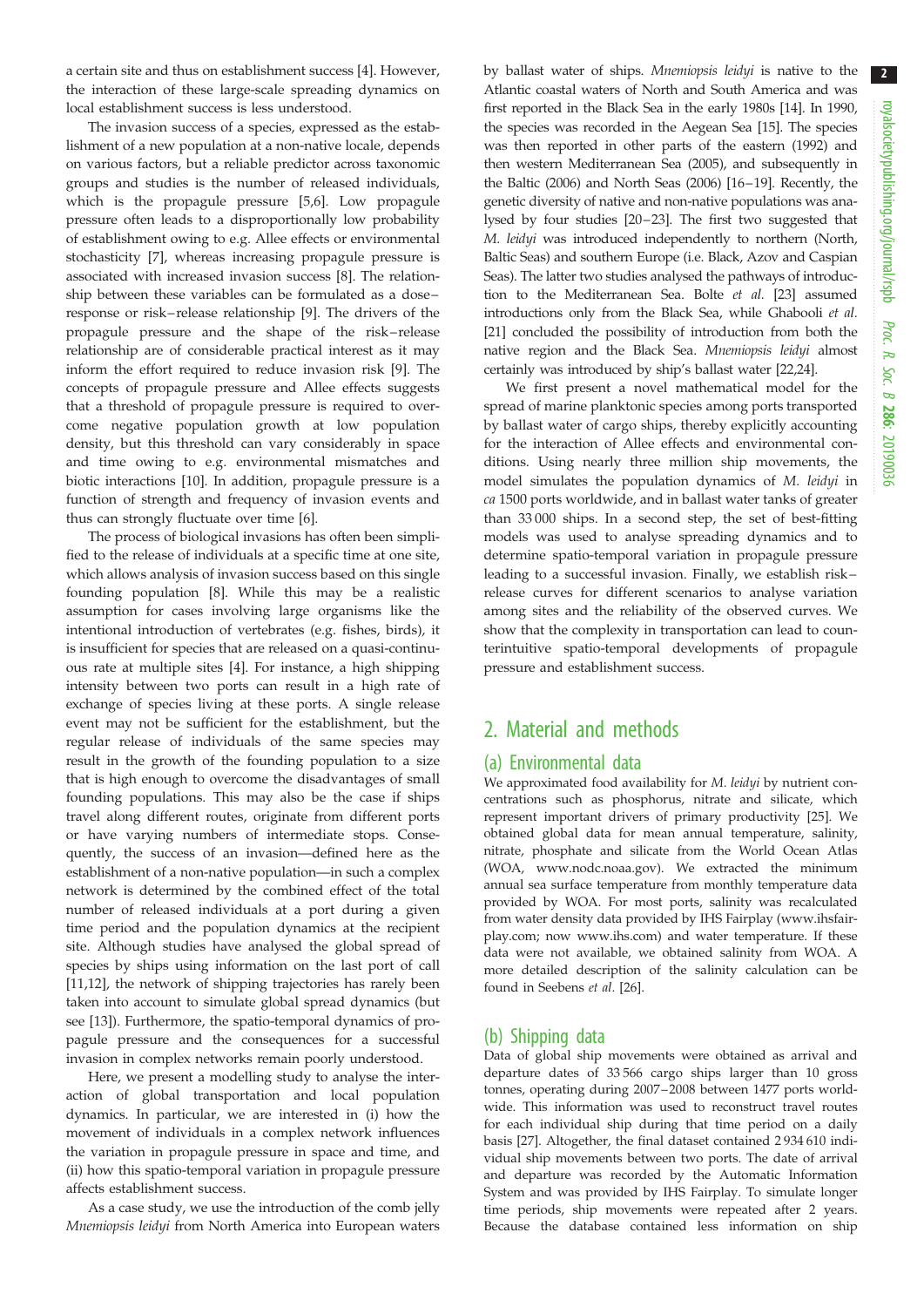<span id="page-2-0"></span>

Figure 1. The distribution of ports located in the native region along the east coast of the USA ( $a$ ) and within each of the four regions considered as the starting points of spread of M. leidyi  $(b-e)$ .

movement at the edge of this time window, this caused a recurrent drop in propagule pressure every 2 years (see Results), which, however, should not affect overall results.

In addition, ship-specific information such as the cargocarrying capacity was also reported. The ship's carrying capacity measured in deadweight tonnes was used to estimate the total ballast tank volume of a ship. According to published lists of ship sizes and ballast tank capacities for different ship types [\[28\]](#page-8-0), total ballast tank volume was on average one-fifth of the ship's carrying capacity. We adopted this relationship and calculated total ballast tank volume in  $m<sup>3</sup>$  (i.e. tonnes) for each ship type and ship size accordingly (electronic supplementary material, figure S1). The network of all shipping trajectories was described in more detail in Kaluza et al. [\[27\]](#page-8-0) and the calculation of ballast tank capacities was presented in Seebens et al. [\[26\]](#page-8-0).

### (c) Genetic data

Ghabooli et al. [[20,21\]](#page-8-0) investigated sequence variation in the nuclear ribosomal internal transcribed spacer (ITS) region of 16 native and non-native populations of M. leidyi in America and Europe. Genetic differentiation among populations was measured using pairwise  $F_{st}$ . We removed three sample sites (Caspian Sea and South America) for which shipping data were lacking. We aggregated sites located close to each other to match the resolution of ship movement data. Our final dataset included four native sites distributed evenly along the east coast of the USA (Narragansett Bay, Rhode Island; Tampa Bay, Florida; Chesapeake Bay, Virginia; Morehead City, North Carolina) (figure 1) and five invaded sites in Europe (Black Sea, Baltic Sea, and three sites in the Mediterranean Sea at the coasts of Israel, France and Spain).  $F_{st}$  values were averaged between these sites such as to obtain an  $F_{st}$  matrix with native sites as rows and invaded sites as columns (electronic supplementary material, table S1). Reusch et al. [\[22](#page-8-0)] conducted a similar type of analysis using microsatellites, though they sampled populations different from Ghabooli et al. resulting in a lower number of sites matching our ship data. We performed the same modelling approach using data from Reusch et al. but

as the overall results did not deviate distinctly from those using data from Ghabooli et al., we presented results only using the latter.

#### (d) Model

We modelled the population dynamics of *M. leidyi* using ordinary differential equations (ODE) for each port and ship, which resulted in 35 043 ODEs. As the importance of adaptation of M. leidyi to local environmental conditions for the invasion of European sites was unclear, we investigated three different model versions: (i) we ignored environmental conditions (invasion driven only by population dynamics and shipping); (ii) we assumed that M. leidyi is adapted to the mean environmental conditions of the full native range (one ecotype); and (iii) we considered four ecotypes, each adapted to the local environmental conditions of the sampled regions. For the sake of simplicity, we assumed that environmental preferences of ecotypes were retained (no local adaptation). We performed an extensive model selection procedure to identify the model that best fitted the observed data. The best-fitting model was then used to investigate relationships between propagule pressure, environmental conditions and establishment success.

The model was intentionally kept simple for aspects specific to ballast water transport or population dynamics of M. leidyi. These simplifications were necessary to facilitate a general understanding of the observed dynamics under investigation. We modelled M. leidyi's population dynamic in a port i using a logistic growth function that incorporated an Allee effect, extended by a mortality term  $\mu_i N_i$  [\[29\]](#page-8-0):

$$
\dot{N}_i = rN_i(k - N_i)(N_i - a) - \mu_i N_i, \tag{2.1}
$$

with  $N_i$  being the population density in individuals m<sup>-3</sup> in port *i*,  $r$  the growth rate (assumed to be identical in all ports),  $k$  the carrying capacity in the case of a perfect environmental match  $(\mu_i = 0)$  and a the Allee threshold (i.e. the density below which the population experiences negative growth due to an Allee effect) in the case of perfect environmental match. Here, we refer to the Allee effect in its broader sense, capturing all kinds of mechanisms which might lead to an increased probability of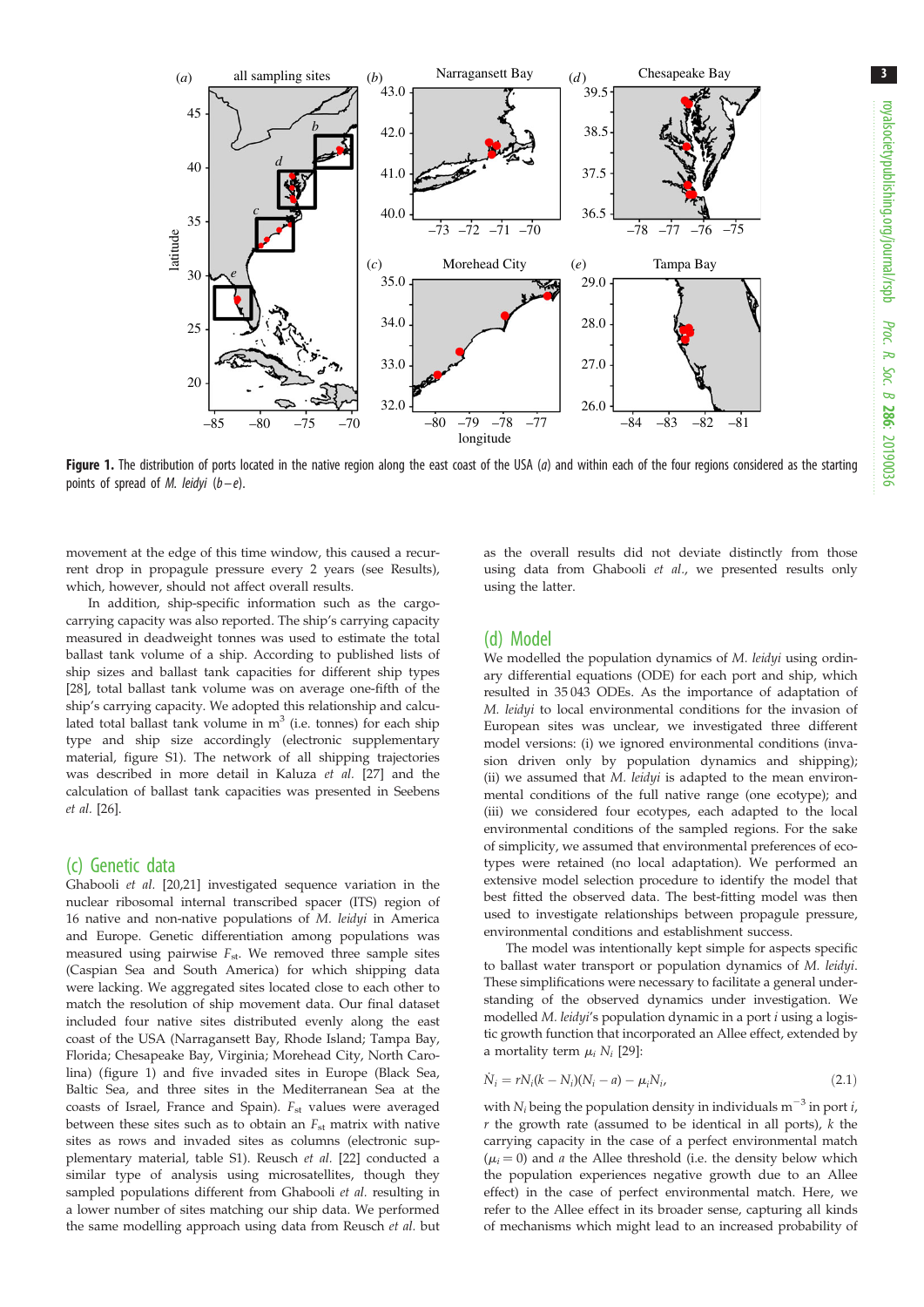extinction at low density, including demographic and environmental stochasticity [\[30\]](#page-8-0), which play an important role even for parthenogenetic species such as M. leidyi. The within-port mortality  $\mu_i$  linearly scales with environmental mismatches of species requirements and local conditions or was set constant if no environmental factors were considered. A low environmental match would result in high mortality at that port (see below).

The model had two equilibria: an unstable equilibrium at a and a stable one at k if  $\mu_i = 0$  (electronic supplementary material, figure S2). An increase in  $\mu_i > 0$  would result in a change of the equilibria, which we then denoted as the realized critical density  $a_{\text{real}}$  and the realized carrying capacity  $k_{\text{real}}$ . That is, while  $a$  and  $k$  were kept constant,  $a_{\text{real}}$  and  $k_{\text{real}}$ depend on  $\mu_i$  and thus indirectly on environmental matches. A mismatch with optimal environmental conditions (i.e. higher  $\mu_i$ ) would give rise to an elevated  $a_{\text{real}}$  and a lower  $k_{\text{real}}$ , and thus a lower probability to establish a new population (electronic supplementary material, figure S2). The realized critical density  $a_{\text{real}}$  can be regarded as a barrier which has to be overcome by the species for successful invasion. Note that  $a_{\text{real}}$  depended on local environmental conditions and thus was location-specific. We calculated  $a_{\text{real}}$  by solving equation (2.1) for  $N = 0$  using the parameters of the best-fitting model (see below).

To incorporate environmental conditions, we let  $\mu_i$  depend on the environmental mismatch between environmental conditions in the ports and the preferences of the species or ecotype. The mortality  $\mu_i$  owing to environmental mismatches was calculated as follows:

$$
\mu_i = \frac{1}{n} \sum_{e=1}^{n} \mu_e |X_i^e - X_{\text{spec}}^e|,\tag{2.2}
$$

with  $X_i^e$  denoting the value of a standardized environmental parameter *e* of the port *i*,  $X_{\text{spec}}^e$  the value of the optimal condition of the species or the ecotype and  $\mu_e$  the relative contribution of parameter  $e$  to the overall mortality. As environmental factors  $e$ , we used annual mean values of water temperature and salinity, nitrate, phosphate and silicate as proxies for productivity, and minimum winter temperature of the respective regions. We tested the model with all possible combinations of environmental parameters.

Populations  $S_k$  of M. leidyi in ballast tanks of ship k were assumed to decrease exponentially with mortality rate  $\mu_k$ [\[31,32](#page-8-0)] according to

$$
\dot{S}_k = -\mu_k S_k,\tag{2.3}
$$

where  $\mu_k$  was assumed to be constant for all ships.

Each time a ship  $k$  entered a port  $i$ , it was assumed that ballast water was discharged, which resulted in a release of M. leidyi individuals if  $S_k > 0$ . For simplicity, we assumed that the same amount of ballast water, which was released, was also uploaded, and thus the total amount of water did not change in ports or ballast tanks. Although the populations N and S were modelled as densities of individuals, the exchange of individuals between ports and ships necessitated the calculation of total numbers of individuals, which was done as follows (electronic supplementary material, figure S3): For simplicity, the volume of released or uploaded ballast water was assumed to be a constant proportion s of the total capacity of ballast water tanks  $v_k$  of the ship. The capacity of ballast water tanks was a function of the ship's carrying capacity as described above (see 'Shipping data'). Thus,  $sv_k$  denoted the volume of discharged or uploaded ballast water and  $sv_kS_k$  was the number of released individuals by ship  $k$  if it was entering a port on that day. After summing up over all ships  $k_i$  entering port  $i$  on a given day and dividing by the port volume  $v_i$  (considered here to be constant for all

ports), the density of individuals  $I_i$  released by all ships entering the port on this day was given by

$$
I_i = \frac{1}{v_i} \sum_{k_i} s v_{k_i} S_{k_i}.
$$
\n
$$
(2.4)
$$

This immigration term was simultaneously added once per day to the population density  $N_i$  in equation (2.1). That is, numerically the differential equation (2.1) was solved in bursts of one day length. At the end of each simulation burst, population densities  $N_i$  were increased to the new values  $N_i + I_i$ , which were then taken as initial density for the simulation burst of the successive day. We assumed that the removal of individuals from port water owing to ballast water uptake did not influence species densities in ports as this influence should be vanishingly small. We therefore did not include an emigration term in the calculation of Ni.

Likewise, we calculated the immigration of individuals  $I_k$ from the port into the ship's ballast tanks and the emigration  $E_k$  out of a ship:

$$
I_k = \frac{1}{v_k} \sum_{i_k} sv_k N_i = \sum_{i_k} s N_i,
$$
  

$$
E_k = \frac{1}{v_k} \sum_{i_k} sv_k S_{i_k} = \sum_{i_k} s S_{i_k}.
$$
 (2.5)

These terms were added to the ship population densities once per simulation day according to  $S_k + I_k - E_k$ .

The parameters *a* and all mortality rates (i.e. in-ship mortality  $\mu_k$ , in-port mortality  $\mu_i$  in the scenario of no environmental variation and otherwise  $\mu_{\text{Temp}}$ ,  $\mu_{\text{Tim}}$ ,  $\mu_{\text{Sal}}$ ,  $\mu_{\text{Nit}}$ ,  $\mu_{\text{Phos}}$  and  $\mu_{\text{Sil}}$  for different environmental factors, electronic supplementary material, table S2) were estimated by model fitting (see below). The following parameters were assumed to be constant: in-port growth rate  $r = 0.1 d^{-1}$ ; in-port carrying capacity of the population  $k = 1$  individual m<sup>-3</sup>; port volume  $v_i = 10^6$  m<sup>3</sup>; fraction of released/uploaded ballast water of total ballast tank capacity  $s = 0.05$ . The relationship between ballast tank capacity and port volume  $v_i/v_k$  ranged from  $4 \times 10^{-5}$  to 0.15 with a median of  $8 \times 10^{-3}$ . The values of the constant parameters were chosen based on educated guesses rather than on in situ measurements owing to the lack of data. Note that the choice of these values, although affecting the predicted absolute propagule pressure, did not influence the overall results qualitatively. For instance, a certain port would always be invaded before another one irrespective of the choice of these parameters. As a consequence, the absolute population densities and propagule pressures predicted in this study should be interpreted carefully.

#### (e) Simulations and model selection

Temporal developments of population densities  $N_i$  and  $S_k$  were calculated using the Euler method, which is a simple but efficient way of approximating ODEs. Each model version was parametrized using four simulation runs, starting at one of the four source regions in the native range [\(figure 1\)](#page-2-0). A simulation run was initialized by setting the population density of the ports in a source region to the carrying capacity. In all other ports, initial population densities were zero. A source region was defined by the ports located in the direct vicinity of the sampling site in Ghabooli et al. [[20,21\]](#page-8-0) and represented by three to six ports ([figure 1](#page-2-0)). Parametrization of the model was done by constructing two matrices of similarity proxies of native (rows) and non-native (columns) populations, one with  $F_{st}$  values obtained from Ghabooli et al. [\[20](#page-8-0),[21](#page-8-0)] and another one with invasion times. For the latter, we extracted the invasion time, which was the time when a non-native population exceeded  $a_{\text{real}}$ . If population density did not exceed  $a_{\text{real}}$ , invasion time was set to a maximum value.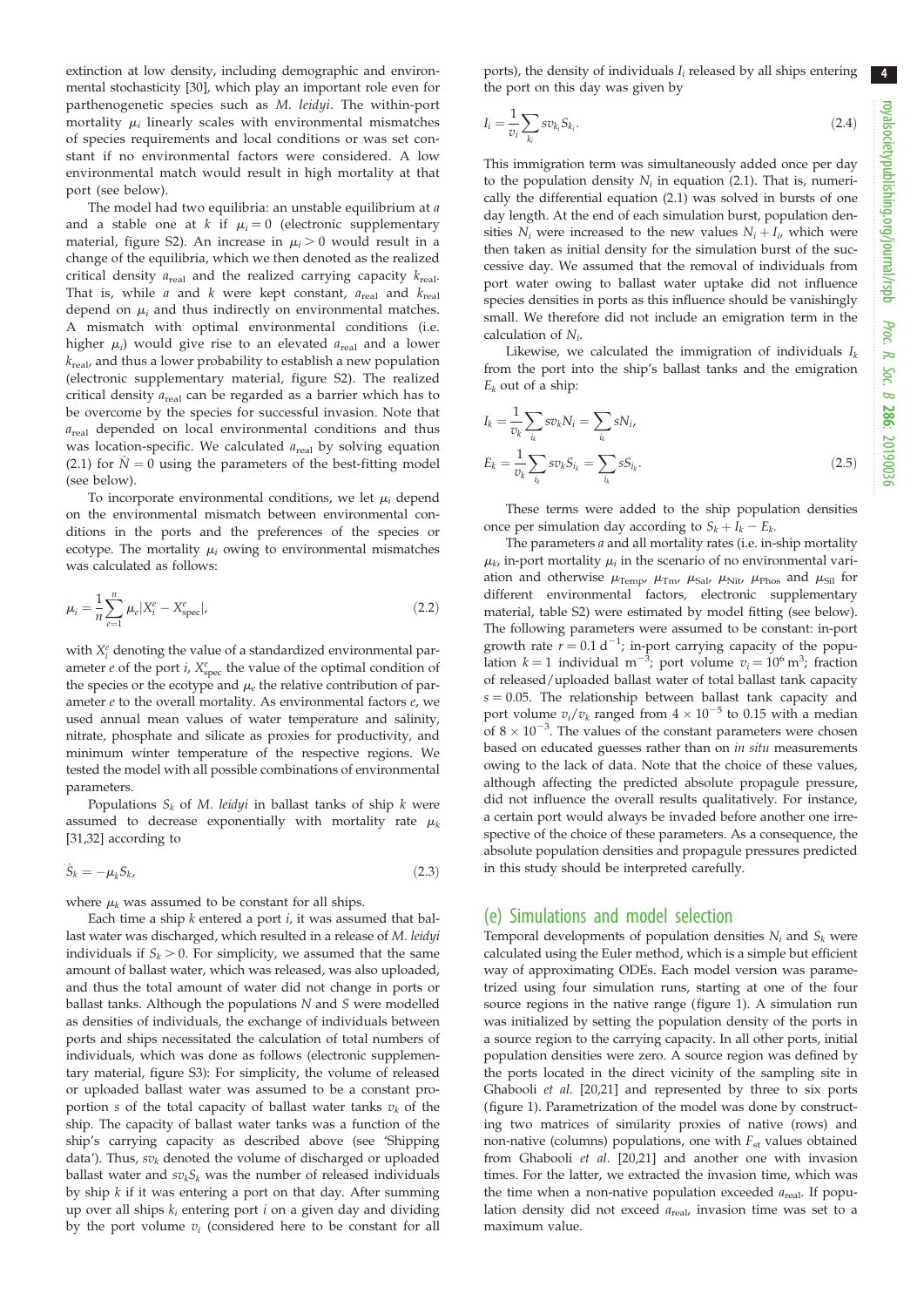<span id="page-4-0"></span>Parametrization was done by applying the optimization algorithm 'simulated annealing' [\[33\]](#page-8-0), which attempted to find the best fit between simulation results and  $F_{st}$  data calculated as the correlation coefficient between simulation results and  $F_{st}$ data. We thereby assumed that an early invasion time indicated frequent introductions of individuals, which should result in lower  $F_{st}$  values. In extreme cases,  $F_{st}$  should saturate at very high numbers of exchanged individuals, but this was unlikely to be the case here. Only a positive sign of the correlation coefficient was accepted as an improvement in model fit. Parametrization was repeated several times with varying initial settings and various numbers of iterations to avoid being trapped in a local minimum of the model fit landscape. The obtained parameter settings were used as starting points for further optimization runs to get confidence in calibration results. Model versions were compared among each other using Akaike's information criterion corrected for small sample sizes (AICc) [\[34\]](#page-8-0) obtained from the regression between  $F_{st}$  values (electronic supplementary material, table S1) and invasion times. The number of parameters used for the AIC calculation was taken from the model rather than from the regression to include a penalty for more complex models. The model version and parametrization with the lowest AICc was selected as the best-fitting model. For each model fit, we calculated AIC weights (AICw) [\[34\]](#page-8-0). AICw can be interpreted as the weight of evidence in favour of a single model run being the best fit. We used AICw to investigate the importance of a single parameter by summing up the AICw of all model fits including a certain parameter. An AICw of one indicated a high relevance of that parameter setting.

In addition to the single best-fitting model, we determined the set of best-fitting models, which were those models with  $\Delta AICc < 5$  compared to the best-fitting model. The set of best-fitting models were used to analyse the influence of parametrization on model results. This required an equivocal distribution of parameter values, which was not achieved by applying simulated annealing. We therefore tested all combinations of all parameters within a predefined range of the full parameter space. The resolution of the parameter ranges has to be comparatively coarse owing to the large number of possible permutations. For example, a variation of the eight parameters with only five different possible values resulted in more than 1.5 million model runs. Consequently, we restricted this procedure to the selection of the six  $\mu_e$  values and tested 16 055 different parameter combinations.

The results of the best-fitting models were used to analyse the interaction of propagule pressure, which was the realized critical density, and the probability of invasion. The probability of invasion at a port was expressed as the proportion of successful invasions at that port among all best-fitting models ( $\Delta$ AICc less than 5). The propagule pressure was calculated as the mean number of released individuals in a port for 10 days. The choice of a time period, although arbitrary, minimized influences of the highly variable shipping intensity on the calculation of propagule pressure. A change of the time period would result in a change of the mean propagule pressure. A commonly applied risk – release functional relationship [[5](#page-7-0)[,35\]](#page-8-0) was fitted to compare the propagule pressure required for a successful invasion across different sites:  $P(Inv) = x[1 - \exp(-yp^2)]$  with  $P(Inv)$  being the invasion probability related to propagule pressure  $p$  under the constraint of an Allee effect, and  $x$  and  $y$ being fitted scale and shape parameters, respectively.

## 3. Results

The total number of ships leaving one of the United States (US) source regions during the study period 2007– 2008 varied from 263 ships departing from Narragansett Bay to



Figure 2. Predicted invasion times of *M. leidyi* in Europe obtained by the best-fitting model. Each panel shows simulation results starting from one of the four source regions. No invasion was observed starting from Chesapeake Bay.

nearly 10 times that number leaving Chesapeake Bay ( $n =$ 2437). This was also reflected in the origin of ships entering European ports: in all cases, most ships came from Chesapeake Bay, and, in all but one case, more than 50% of the ship calls were from ports in Chesapeake Bay (electronic supplementary material, figure S4).

The best-fitting scenario was obtained using a model with four environmental factors (annual mean temperature, salinity, phosphate and silicate) and considering four distinct ecotypes of M. leidyi as the initial condition ( $R^2 = 0.65$ , electronic supplementary material, table S2). Using this model version, invasions were successful in the northern European seas and in the Mediterranean Sea but not in the Black Sea (figure 2). Ignoring environmental conditions revealed a considerably worse model fit, whereas the consideration of only a single ecotype performed slightly worse (electronic supplementary material, table S2). In the following, we only analysed the results of the best-fitting model in more detail. The analysis of the set of best-fitting models revealed that the determination of the parameter values was often unambiguous in the sense that in most cases, a narrow range of the parameter values were superior, which indicated low uncertainty (electronic supplementary material, figure S5). Exceptions were *a* and  $\mu_T$ , which showed a slightly broader range of values with similar fits.

Using the parametrization of the single best-fitting model, we calculated the critical density  $a_{\text{real}}$ , which gave us a map of suitability for each ecotype (electronic supplementary material, figure S6). The ports with the lowest  $a_{\text{real}}$  values were often those ports which were invaded along a clear latitudinal gradient (figure 2): populations originating from the northern US east coast established in northern European seas, whereas populations from the southern US east coast tended to establish at warmer ports in the Mediterranean Sea. However, we also found counterintuitive results: individuals from Tampa Bay established in the comparatively cold port of Antwerp, Belgium, probably owing to intense shipping, whereas individuals from Chesapeake Bay did not establish in any European port despite high shipping intensity. The analysis of the evolution of propagule pressure revealed that the number of individuals released into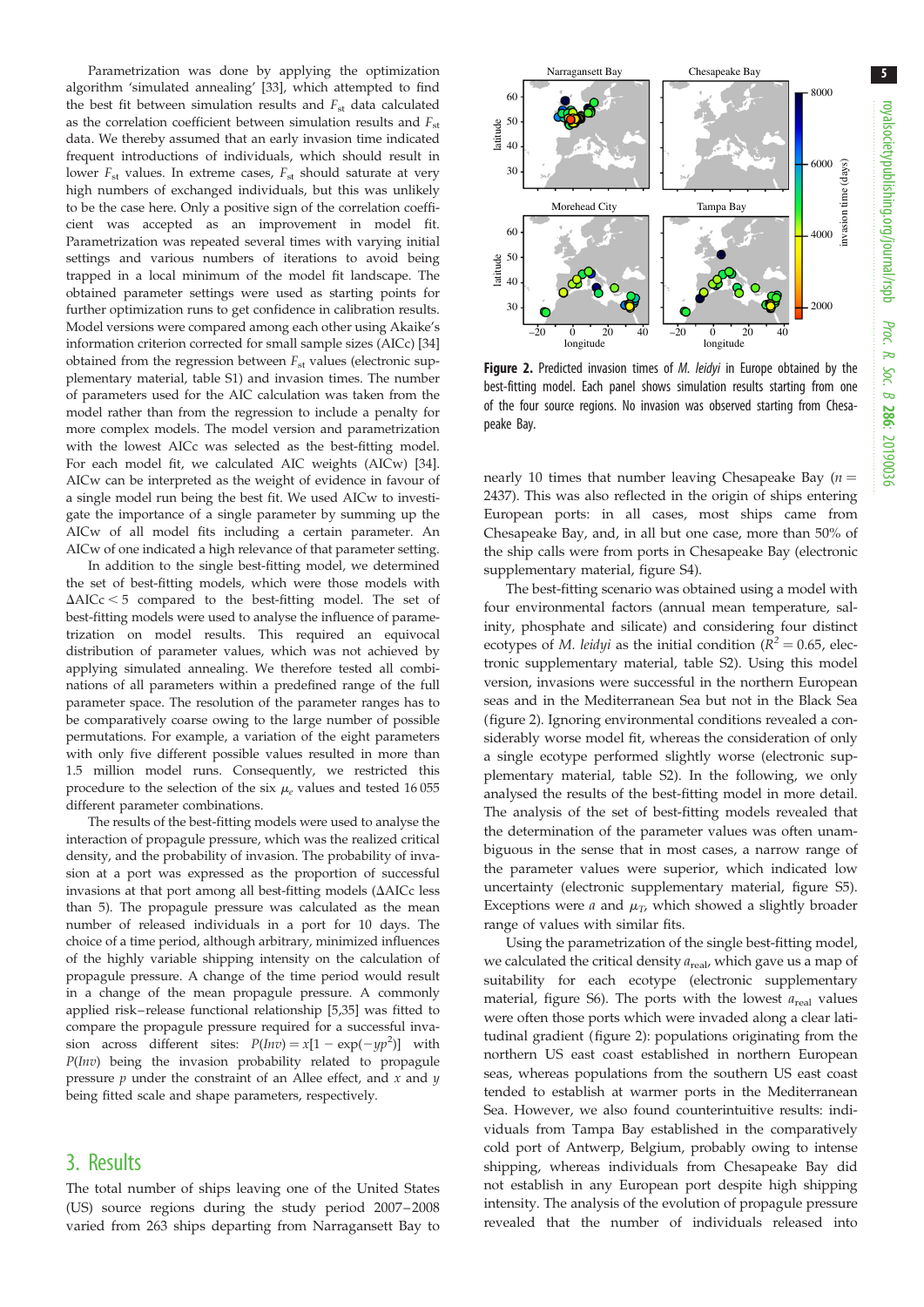<span id="page-5-0"></span>

Figure 3. Interaction of propagule pressure and realized critical density of the best-fitting model at European ports before the very first invasion happened. (a) The temporal development of the propagule pressure indicated by the number of released individuals per day in European ports is shown for the four invasion scenarios. The oscillations reflect the 2-year period of shipping data availability. (b) Scatter plots of mean propagule pressure released at a port and the realized critical density of the same port. Propagule pressure was averaged over a 10-day period before the very first establishment of M. leidyi in any European port. The port of the first invasion (green) and the subsequently invaded ports are highlighted (yellow).

European ports originating from Chesapeake Bay was initially two to three orders of magnitude higher compared to those from other source populations (figure 3a). However, propagule pressure from Chesapeake Bay did not change substantially over the course of the whole simulation and always remained below the level of 100 individuals per day. By contrast, propagule pressure from Narragansett Bay, Morehead City or Tampa Bay started at lower levels but thereafter rose continuously with ongoing simulations until they exceeded this threshold.

Interestingly, the propagule pressure released into European ports increased with time (figure 3a), despite recurrent shipping intensities and stable environmental conditions. This occurred because simulations started with a low number of native populations (three to six ports), which quickly spread to neighbouring ports of similar suitability. The propagule pressure at a single European port was then the result of the coincident arrival of individuals released by various ships from a growing number of source ports. For instance, individuals from Tampa Bay first established three new populations within the USA before arriving in the Mediterranean Sea, and those from Morehead City established five new populations, three in the USA, one in Panama and one Hong Kong, before arriving in European waters. This was not the case for individuals native to Chesapeake Bay, which did not establish new populations outside this region.

On average, propagule pressure imposed on European ports was equally high irrespective of the source region, whereas the mean realized critical density was comparatively high for individuals from Morehead City and Tampa Bay ( figure 3b). However, in all scenarios except Chesapeake Bay, at least one port existed with both low realized critical density and high propagule pressure, which was the port invaded first (see green dots in figure 3b). High propagule pressure from Chesapeake Bay was mostly imposed on ports with a high realized critical density, which hindered the establishment of new populations. Once an initial founding population was established, M. leidyi invaded other nearby ports even if they had a realized critical density comparable to those in the Chesapeake Bay scenario, but in contrast, the establishment was supported by individuals from the nearby founding population, which enabled the species to invade less suitable habitats as well.

The systematic analysis of the full parameter space revealed that many parameter settings provided similar fits. To test the robustness of our findings, we therefore compared the results of all top fitting models ( $n = 197$ ), which are those with an AICc deviating by less than five from the overall bestfitting model. This set of best-fitting models illustrated that the Baltic Sea was invaded from Narragansett Bay in 94% of all cases (electronic supplementary material, table S3). Similarly, individuals from Tampa Bay and Morehead City always invaded the Mediterranean Sea, whereas individuals from Chesapeake Bay were only rarely successful in Europe (only 2% of all cases). Model selection had very little effect on these findings, as frequencies did not change. For example, using the best 500 model simulations (instead of 197) resulted in a success rate of 82% from Narragansett Bay to the Baltic Sea, 100% from Tampa Bay or Morehead City to the Mediterranean Sea, and only 6% from Chesapeake Bay. The invasion patterns (electronic supplementary material, table S3) were very consistent with data of genetic similarity from Ghabooli et al. [[20](#page-8-0),[21\]](#page-8-0) (Pearson's correlation coefficient 0.84 between data shown in the electronic supplementary material, tables S1 and S3).

The risk– release relationships demonstrated that invasion probability increased rapidly with propagule pressure below ca 30 individuals  $d^{-1}$ , and levelled off thereafter ([figure 4\)](#page-6-0). Averaged over source regions, an invasion probability of 50% was achieved with 27 individuals released  $d^{-1}$ . However, it was also clear that the risk– release relationship was highly variable, depending on environmental heterogeneity. That is, high propagule pressure alone did not necessarily result in a high invasion probability. The risk – release relationship was steeper when we only considered sites of best environmental conditions, i.e. the 50% invasion probability could be obtained with the release by 17 individuals  $d^{-1}$  when only sites with an  $a_{\text{real}}$  less than 0.01 were considered ([figure 4\)](#page-6-0).

## 4. Discussion

The spread of non-native species by means of global transportation is expected to surge globally [[36\]](#page-8-0) but can be complex owing to the large number of individual vehicles and the multitude of routes they can take. Although we applied our model to the population and spreading dynamics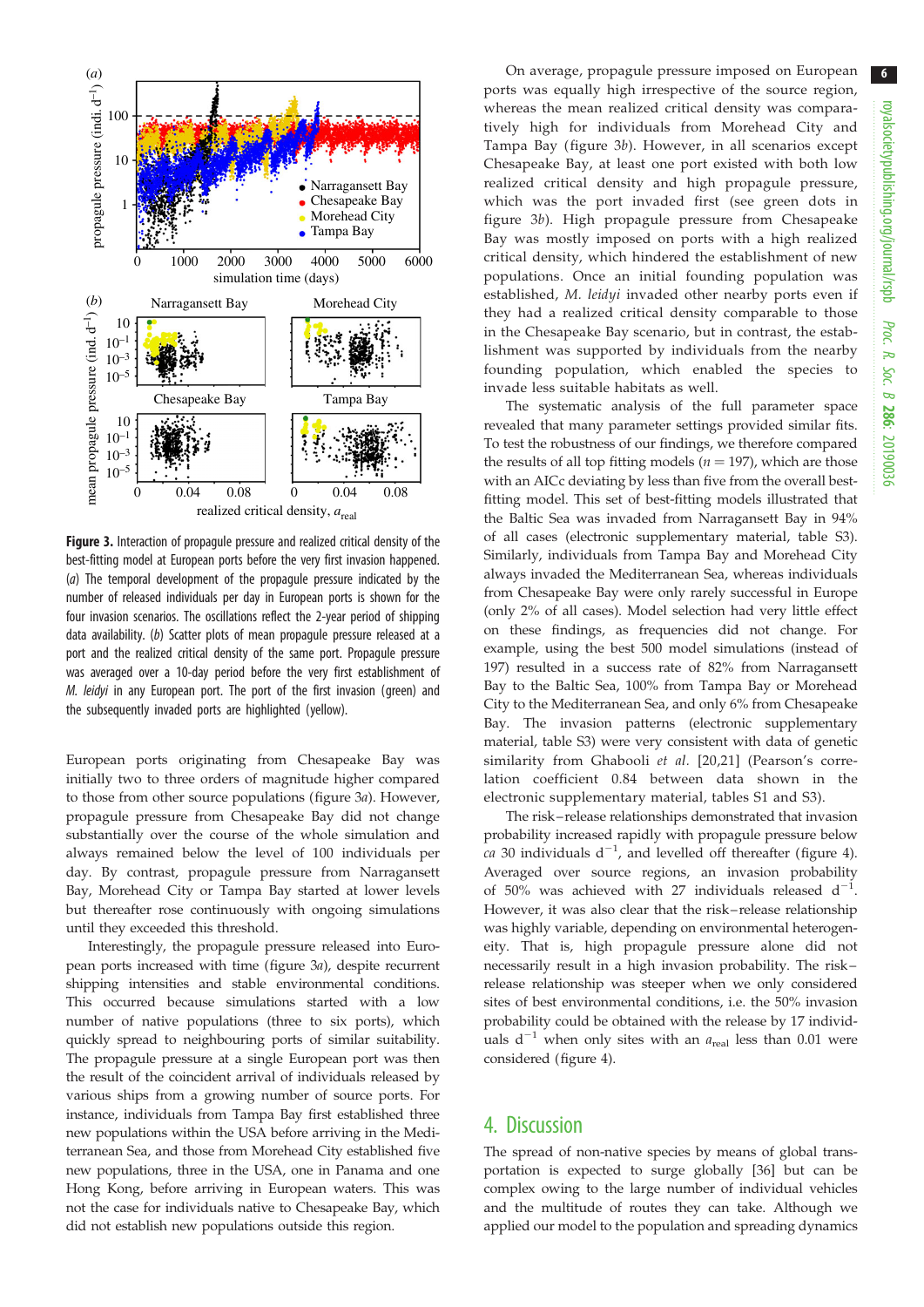<span id="page-6-0"></span>

Figure 4. Risk – release relationships (black lines) of invasion probability and mean propagule pressure of the set of best-fitting models. The risk –release relationship was fitted to all data (solid line) or only to ports providing good environmental conditions (dashed line,  $a_{\text{real}} < 0.01$ ). An invasion probability of 50% (grey lines) is, on average, achieved with a propagule pressure of 27 (17 considering only ports with good environmental conditions) individuals  $d^{-1}$ . Using a smoothed spline (dotted line) gives a similar relationship. (Online version in colour.)

of M. leidyi, our study provides a number of important insights into the spread of non-native species in complex networks in general. We show that invasion success depends critically upon the interactions of global transport and local population dynamics. Owing to the high intensity of ship traffic, individuals were frequently introduced into numerous ports simultaneously, though often at densities, which were insufficient to found a new population. Invasion success depends critically on the coincident arrival of individuals from various source populations, which may be native or non-native, at ports providing suitable conditions. As global ship traffic continues to increase, with ever more complicated shipping networks, there will exist additional opportunities for invasions [\[36\]](#page-8-0).

We show that the spread of M. leidyi was driven by complex source –sink dynamics [\[37](#page-8-0)]: populations in ballast water tanks and in most ports represent sink populations as they faced negative growth and could only exist because of regular input of individuals from viable source populations. However, if many sink populations merge—as may happen when many ships release individuals at similar times in the same port—the merged population in the port may overcome the realized critical density and establish a non-native population. The ships releasing these individuals do not have to originate directly from the same source population. Indeed, ships often stop at intermediate sites and may take different routes to the same destination [\[27\]](#page-8-0). It is therefore difficult to precisely predict new establishments based only on direct port-to-port comparisons [[12\]](#page-7-0). Thus, spreading dynamics of species transported in such a complex network can be much more complicated than the often-assumed, single invasion event [[8](#page-7-0)].

The complexity of numerous individual ship movements and ballast water releases, and population dynamics (which depend on multiple factors) impedes a thorough analysis of spreading dynamics. We therefore developed a model to capture the main processes under investigation, which ignored aspects potentially important for more specific case studies such as directed ballast water transport or life-history dynamics. We intentionally kept the model simple to ease our understanding of resulting simulations, which comes at the cost of simplifying shipping and population dynamics. Although this might affect the interpretation of the simulated spread of M. leidyi or individual port invasion probabilities, it did not influence our overall conclusions about the interaction of global transportation and local population dynamics.

The probability of invasion clearly increased with propagule pressure. On average, there was a 50% probability of invasion when a critical propagule pressure of 27 individuals  $d^{-1}$  was released (figure 4). However, the exact value of the critical propagule pressure needs to be interpreted carefully for three reasons. First, the concept of propagule pressure is poorly defined when individuals of the same species were released at quasi-continuous rates, such as with planktonic species. Second, we assumed a homogeneous distribution of individuals throughout the entire port immediately after the release of individuals. Third, abundances cannot be accurately predicted in our approach owing to an absence of abundance data, which could be used to assess the reliability and robustness of parameter selection. Hence, absolute numbers calculated here are difficult to compare with measured densities. The risk – release relationship is of considerable practical interest [[9,](#page-7-0)[38](#page-8-0)], but our study highlights the difficulty of estimating it owing to interactions with local environmental conditions. A high propagule pressure does not necessarily lead to a successful invasion if the releasing site is of poor environmental quality, which is indicated by a high  $a_{\text{real}}$ in figure 4; considering only suitable sites results in a steeper increase (dashed line in figure 4) as compared to a curve fitted to all sites (solid line in figure 4). This difference introduces spatial variation in the shape of the risk – release relationship, which has to be taken into account when interpreting the curve.

Despite the recognized importance of propagule pressure [[6](#page-7-0)[,38](#page-8-0)] for the prediction of an invasion event, high propagule pressure by itself does not guarantee successful invasion. For instance, by far the highest shipping intensity in our study originated from Chesapeake Bay and resulted in high propagule pressure imposed on European ports, a magnitude higher in fact than that associated with Narragansett Bay ([figure 3](#page-5-0)a). But this did not result in a successful invasion. The reason was twofold: high numbers of individuals were only released into ports with less suitable conditions (i.e. high realized critical density) [\(figure 3](#page-5-0)b, electronic supplementary material, figure S6) and individuals from the native source population were not able to establish in other ports, which may have served as 'bridgehead' populations to support the spreading process [\[39](#page-8-0)]. Starting from other source regions allowed the species to establish outside Europe, resulting in the progressive increase in propagule pressure released into European ports ([figure 3](#page-5-0)a). In addition, more individuals were released into the most suitable European ports (green dots in [figure 3](#page-5-0)b), which allowed populations to establish despite less favourable environmental conditions.

Our results support conclusions drawn by Ghabooli et al. [[21\]](#page-8-0) and Reusch et al. [[22\]](#page-8-0) of multiple introductions into European waters, as all of our best-fitting models revealed dominant northern and southern invasion pathways. But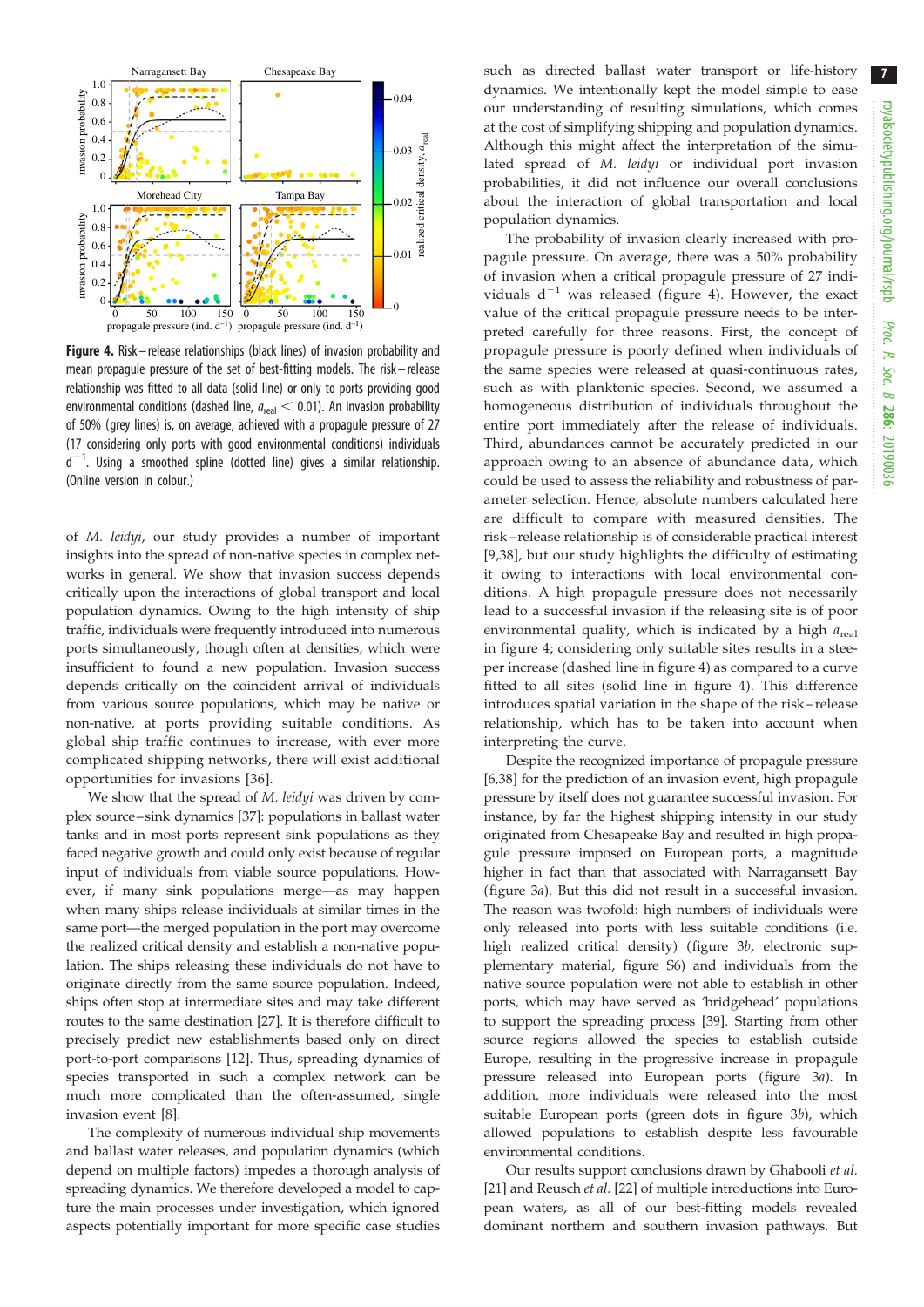<span id="page-7-0"></span>the model failed to simulate the spread of M. leidyi into the Black Sea, where the species was first observed in Europe [15]. In the Black Sea,  $a_{\text{real}}$  was lowest for individuals arriving from Chesapeake Bay or Narragansett Bay (electronic supplementary material, figure S6), but our simulations failed to account for individuals from these regions establishing in the Mediterranean Sea or the Black Sea ([figure 2](#page-4-0)). The discrepancy between model predictions and field data highlights a drawback inherent to all studies trying to reconstruct spread dynamics: usually, the likelihoods of different spreading scenarios are analysed, although a high probability does not have to indicate true patterns. It is also worth mentioning the recent hypothesis [7] that mortality during transport may not be stochastic, but selective, retaining additive genetic variance in the surviving population that would help avoid negative consequences of low propagule pressure. While chances are low, alternative spread scenarios may, in fact, represent the true invasion pathway. However, definitive evidence of the true invasion pathways was missing. In addition, we lacked information pertaining to shipping intensity of inland canals in Europe, nor did we consider other means of transportation such as water currents [18]. We can, however, not rule out the possibility that the actual spread of M. leidyi was driven by developments of propagule pressure more complex than considered here, because of high variation in releases and potential unidirectional transport of ballast water [\[40](#page-8-0)].

In conclusion, this study illustrated how the interactions of spatio-temporal variation in propagule pressure and local population dynamics may affect the spread of a non-native species in a complex, global shipping network. The propagule pressure imposed at one site can be the result of complex spreading dynamics along different routes. The number of individuals transported along a single route at one time may be very low and insufficient for the establishment of a new population, but the combined release of several of these sink populations at the same port may result in a sufficiently high density to overcome the Allee threshold. This may not only hold true for species transported in ballast water, but similar dynamics can be expected for other transportation networks such as commodity flows and other taxonomic groups (such as insects or plants), which are frequently transported in larger quantities. Expanding global shipping traffic highlights that the complex network analysed here may become the norm rather than the exception for facilitating global spread of non-native species.

Data accessibility. Data (C code of the model and the parametrization method together with the required input files) is available from the Dryad Digital Repository:<https://doi.org/10.5061/dryad.2c5k96n> [\[41\]](#page-8-0). Authors' contributions. H.S. and B.B. designed the study and developed the model. H.S. did all coding, performed all modelling and statistical analyses. S.G., H.J.M. and T.S. provided results of genetic analysis. All authors contributed to the discussion of results, refinement of analyses and helped drafting the manuscript.

Competing interests. We declare we have no competing interests.

Funding. H.S. and B.B. acknowledge support from the Volkswagen Foundation. H.S. was additionally supported by the German Research Foundation (DFG, grant no. SE 1891/2-1). E.B. acknowledges funding from the Alexander von Humboldt Sofja Kovalevskaja Award and H.J.M. from an NSERC Discovery grant and Canada Research Chair. Research of T.S. was performed within the framework of the Ministry of Education and Science of the Russian Federation (Minobrnauka)—0149-2019-0010.

## **References**

- 1. CBD. 2014 Global biodiversity outlook 4. Montréal, Canada: Secretariat of the Convention on Biological Diversity.
- 2. Hulme PE. 2009 Trade, transport and trouble: managing invasive species pathways in an era of globalization. *J. Appl. Ecol.* **46**,  $10-18$ . ([doi:10.](http://dx.doi.org/10.1111/j.1365-2664.2008.01600.x) [1111/j.1365-2664.2008.01600.x](http://dx.doi.org/10.1111/j.1365-2664.2008.01600.x))
- 3. Turbelin AJ, Malamud BD, Francis RA. 2017 Mapping the global state of invasive alien species: patterns of invasion and policy responses. Glob. Ecol. Biogeogr. 26, 78 – 92. [\(doi:10.1111/geb.12517\)](http://dx.doi.org/10.1111/geb.12517)
- 4. Chapman DS, Makra L, Albertini R, Bonini M, Páldy A, Rodinkova V, Šikoparija B, Weryszko-Chmielewska E, Bullock JM. 2016 Modelling the introduction and spread of non-native species: international trade and climate change drive ragweed invasion. Glob. Chang. Biol. 22, 3067 – 3079. ([doi:10.1111/gcb.](http://dx.doi.org/10.1111/gcb.13220) [13220\)](http://dx.doi.org/10.1111/gcb.13220)
- 5. Leung B, Drake JM, Lodge DM. 2004 Predicting invasions: propagule pressure and the gravity of Allee effects. Ecology 85, 1651 – 1660.
- 6. Simberloff D. 2009 The role of propagule pressure in biological invasions. Annu. Rev. Ecol. Evol. Syst. 40, 81 – 102. [\(doi:10.1146/annurev.ecolsys.110308.](http://dx.doi.org/10.1146/annurev.ecolsys.110308.120304) [120304](http://dx.doi.org/10.1146/annurev.ecolsys.110308.120304))
- 7. Briski E, Chan FT, Darling JA, Lauringson V, MacIsaac HJ, Zhan A, Bailey SA. 2018 Beyond propagule

pressure: importance of selection during the transport stage of biological invasions. Front. Ecol. Environ. 16, 345– 353. [\(doi:10.1002/fee.1820](http://dx.doi.org/10.1002/fee.1820))

- 8. Cassey P, Delean S, Lockwood JL, Sadowski J, Blackburn TM. 2018 Dissecting the null model for biological invasions: a meta-analysis of the propagule pressure effect. PLoS Biol. 16, e2005987. [\(doi:10.1371/journal.pbio.2005987](http://dx.doi.org/10.1371/journal.pbio.2005987))
- 9. Carlton JT et al. 2011 Assessing the relationship between propagule pressure and invasion risk in ballast water. Report of the National Research Council of the National Academies. Washington, DC: The National Academic Press.
- 10. Tobin PC, Whitmire SL, Johnson DM, Bjornstad ON, Liebhold AM. 2007 Invasion speed is affected by geographical variation in the strength of Allee effects. Ecol. Lett. **10**, 36 - 43.
- 11. Paini DR, Yemshanov D. 2012 Modelling the arrival of invasive organisms via the international marine shipping network: a Khapra beetle study. PLoS ONE 7, e44589. ([doi:10.1371/journal.pone.](http://dx.doi.org/10.1371/journal.pone.0044589) [0044589](http://dx.doi.org/10.1371/journal.pone.0044589))
- 12. Keller RP, Drake JM, Drew MB, Lodge DM. 2011 Linking environmental conditions and ship movements to estimate invasive species transport across the global shipping network. Divers. Distrib. 17, 93–102. [\(doi:10.1111/j.1472-4642.2010.00696.x\)](http://dx.doi.org/10.1111/j.1472-4642.2010.00696.x)
- 13. Seebens H, Schwartz N, Schupp PJ, Blasius B. 2016 Predicting the spread of marine species introduced by global shipping. Proc. Natl Acad. Sci. USA 113, 5646– 5651. ([doi:10.1073/pnas.1524427113\)](http://dx.doi.org/10.1073/pnas.1524427113)
- 14. Shiganova TA. 1998 Invasion of the Black Sea by the ctenophore Mnemiopsis leidyi and recent changes in pelagic community structure. Fish. Oceanogr. 7, 305 – 310. ([doi:10.1046/j.1365-2419.](http://dx.doi.org/10.1046/j.1365-2419.1998.00080.x) [1998.00080.x](http://dx.doi.org/10.1046/j.1365-2419.1998.00080.x))
- 15. Shiganova TA, Mirzoyan Z, Studenikina E, Volovik SP, Siokou-Frangou I, Zervoudaki I, Christou E, Skirta A, Dumont H. 2001 Population development of the invader ctenophore Mnemiopsis leidyi, in the Black Sea and in other seas of the Mediterranean basin. Mar. Biol. 139, 431– 445. [\(doi:10.1007/](http://dx.doi.org/10.1007/s002270100554) [s002270100554\)](http://dx.doi.org/10.1007/s002270100554)
- 16. Faasse MA, Bayha KM. 2006 The ctenophore Mnemiopsis leidyi A. Agassiz 1865 in coastal waters of the Netherlands?: an unrecognized invasion? Aquat. Invasions **1**, 270 – 277.
- 17. Javidpour J, Sommer U, Shiganova TA. 2006 First record of Mnemiopsis leidyi A. Agassiz 1865 in the Baltic Sea. Aquat. Invasions 1, 299– 302. [\(doi:10.](http://dx.doi.org/10.3391/ai.2006.1.4.17) [3391/ai.2006.1.4.17](http://dx.doi.org/10.3391/ai.2006.1.4.17))
- 18. Jaspers C et al. 2018 Ocean current connectivity propelling the secondary spread of a marine invasive comb jelly across western Eurasia. Glob.